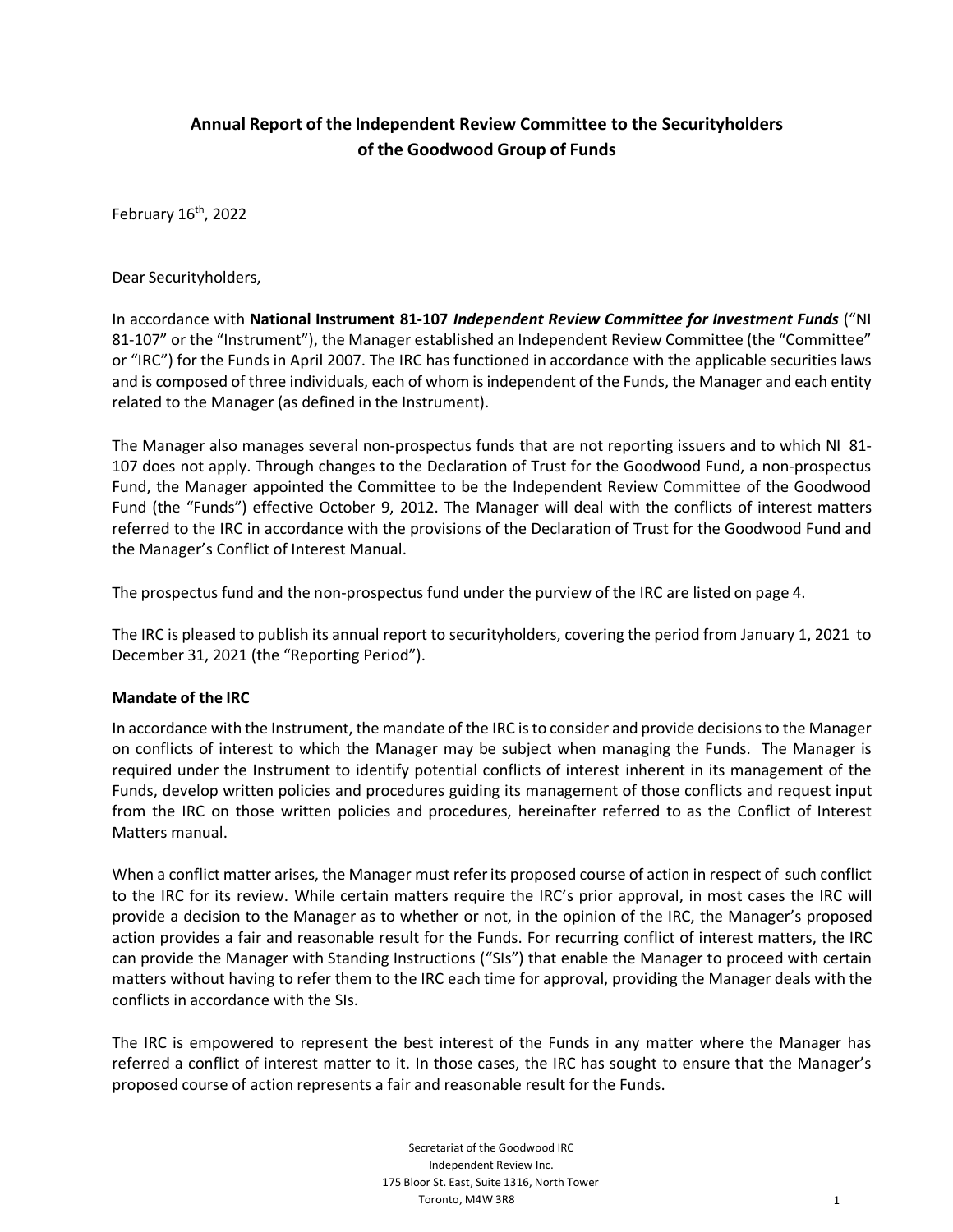## **Composition of the IRC**

The current Members of the IRC, and their principal occupations, are as follows:

| <b>Name</b><br>municipality<br>and<br>of<br>residenc<br>e | <b>Principal Occupation</b>                                               | <b>Term of Office</b>                                              |
|-----------------------------------------------------------|---------------------------------------------------------------------------|--------------------------------------------------------------------|
| Rod McIsaac <sup>1</sup> , Toronto, Ontario               | Corporate<br>Director,<br>former Chairman and<br>CEO of HSBC Securities   | Initial Appointment: October 26,<br>2019                           |
|                                                           | (Canada).                                                                 | Re-appointed for one year from<br>January 1, 2022                  |
| Ken Thomson <sup>2</sup> , Toronto, Ontario               | President, Universal Financial<br>Corp., an Investment Holding<br>Company | Initial Appointment: January<br>1, 2021 until December 31,<br>2023 |
| Edna A. Chu $3$                                           | Lawyer, Compliance Consultant                                             | Initial Appointment: February 13,<br>2019                          |
|                                                           |                                                                           | Re-appointed for three years from<br>January 1, 2022               |

On November 19, 2021, Rod McIsaac was re-appointed to the IRC with effect from January 1, 2022, for a period of one (1) year.

On November 19, 2021, Edna Chu was re-appointed to the IRC with effect from January 1, 2022, for a period of three (3) years.

## **Compensation and Indemnification**

#### **Review of Compensation**

At least annually, the IRC reviews its compensation considering the following:

- the nature and extent of the workload of each member of the IRC, including the commitment of time and energy expected from each member;
- the number of meetings required by the IRC including special meetings to consider conflict issues brought to the Committee;

<span id="page-1-0"></span><sup>1</sup> Rod McIsaac also sat on the following IRCs during 2021:

Investment funds that are reporting issuers managed by Federated Investors Canada, ULC

(Ceased to be a member o on November 12, 2021

Investment funds that are reporting issuers managed by SmartBe Wealth

Investment funds that are reporting issuers managed by Evolve Funds Group Inc.

<span id="page-1-1"></span> $2<sup>2</sup>$  Ken Thomson also sat on the following IRCs during 2021:

Investment Funds that are reporting issuers managed by Algonquin Capital Corp. Investment funds that are reporting issuers managed by Educators Financial Group Inc. Investment funds that are reporting issuers, managed by Hazelview Securities Inc.

<span id="page-1-2"></span><sup>33</sup> Edna Chu also sat on the following IRCs during 2021: Investment funds that are reporting issuers managed by C.S.T. Investment funds that are reporting issuers managed by Harvest Portfolios Group Inc.

> Secretariat of the Goodwood IRC Independent Review Inc. 175 Bloor St. East, Suite 1316, North Tower Toronto, M4W 3R8 2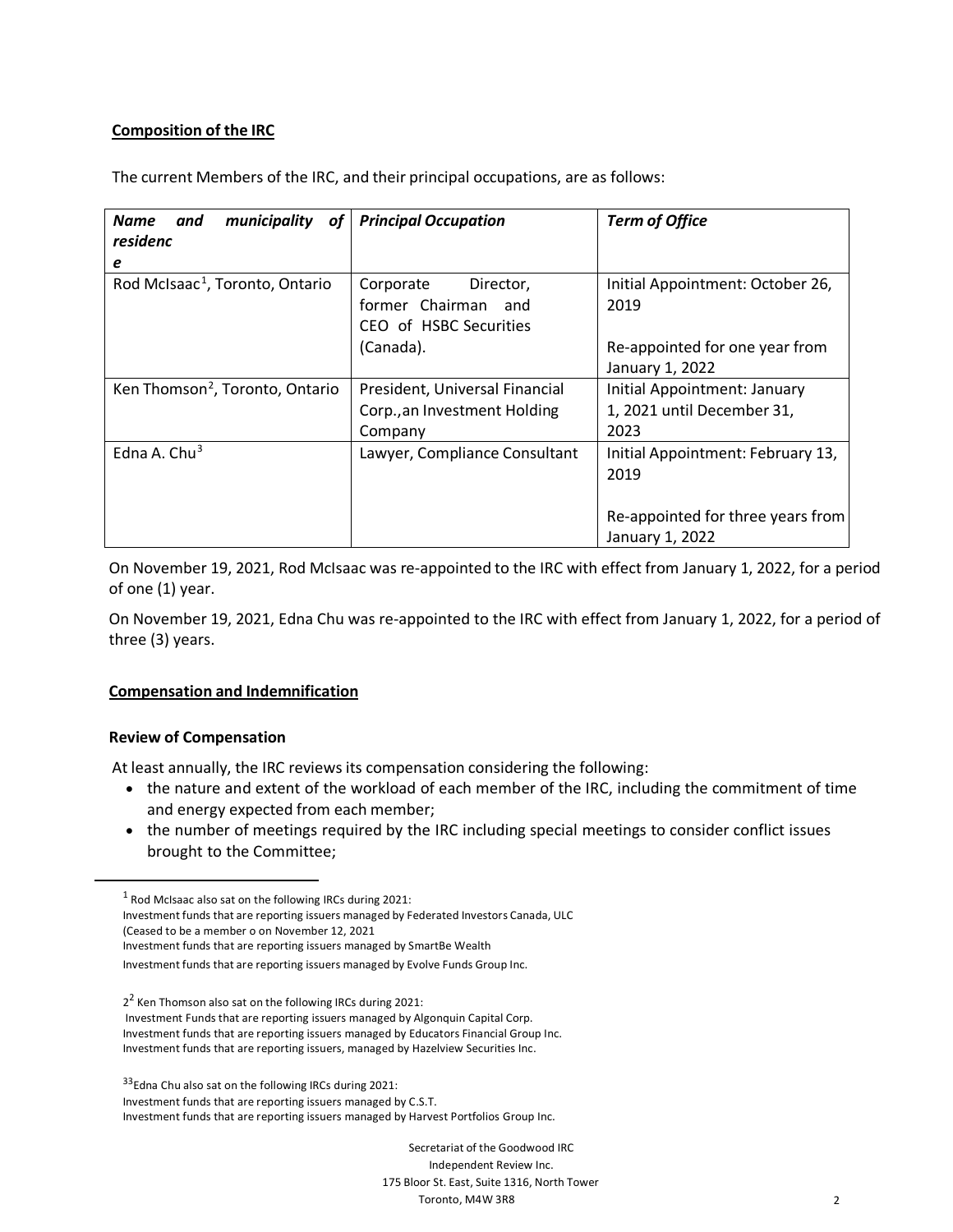- industry best practices, including industry averages and surveys on IRC compensation; and,
- the complexity of the conflict issues brought to the IRC.

## **Members' Fees**

Aggregate annual fees earned by the IRC Members for the year ended December 31, 2021 were \$14,500, plus applicable taxes. The aggregate fees were increased to \$16,000 per annum commencing July 1, 2021. The IRC Members shall also be entitled to receive an additional meeting fee of \$1,000 per meeting in excess of four meetings per year, plus applicable taxes.

#### **Indemnities Granted**

The Funds and the Manager have provided each IRC Member with a contractual indemnity in keeping with NI 81-107. No payments were paid to the IRC Members pursuant to this indemnity by the Funds or the Manager during the Reporting Period.

#### **Disclosure of IRC Members' Holdings**

As of December 31, 2021, the IRC Members did not beneficially own, directly or indirectly:

- any units in the Funds;
- any interest in the Manager; or,
- any interests in a company or person that provides services to the Manager or the Funds.

## **Decisions and Approvals**

**July 15, 2021 -** The Goodwood Fund (the "Fund") made an initial investment in securities of MV Realty Holdings LLC ("MVR") in January of 2020. In July 2021 the Manager proposed that the Fund make a subsequent investment, of up to approximately US\$1.6 million, in the equity of MVR at its then current pre-money valuation of \$56 million USD. MVR became a connected issuer to the Manager when an executive of the Manager was appointed to the Board of Directors of MVR in 2021 and therefore a conflict of interest matter was raised. After reasonable enquiry and based on the information provided to the IRC by the Manager prior to and during the meeting, the IRC determined that the Manager's proposed course of action to direct the Goodwood Fund to invest up to US\$1.6 million in the equity of MVR provided a reasonable result for the Goodwood Fund.

**October 7, 2021 -** The Manager proposed that the Fund make a subsequent investment in MVR through an investment in a 6-month, 12% (PIK) convertible note at a US\$125 million equity valuation ("2022 Convertible Note"), bringing the portfolio weight to approximately 15% (at cost) in securities of MVR. After reasonable enquiry and based on the information provided to the IRC by the Manager prior to and during the meeting, the IRC determined that the Manager's proposed course of action to direct the Goodwood Fund to invest in the 2022 Convertible Note provided a reasonable result for the Goodwood Fund.

## **Standing Instructions Approved**

Secretariat of the Goodwood IRC The IRC has approved three (3) SIs. These SIs constitute a written approval or decision from the IRC that permit the Manager to proceed with the specific action(s) set out in the SIs on an ongoing basis, without having to refer the conflict of interest matter or its proposed action to the IRC, provided that the Manager complies with the terms and conditions of the SIs. In each case, the SIs required the Manager to comply with its related